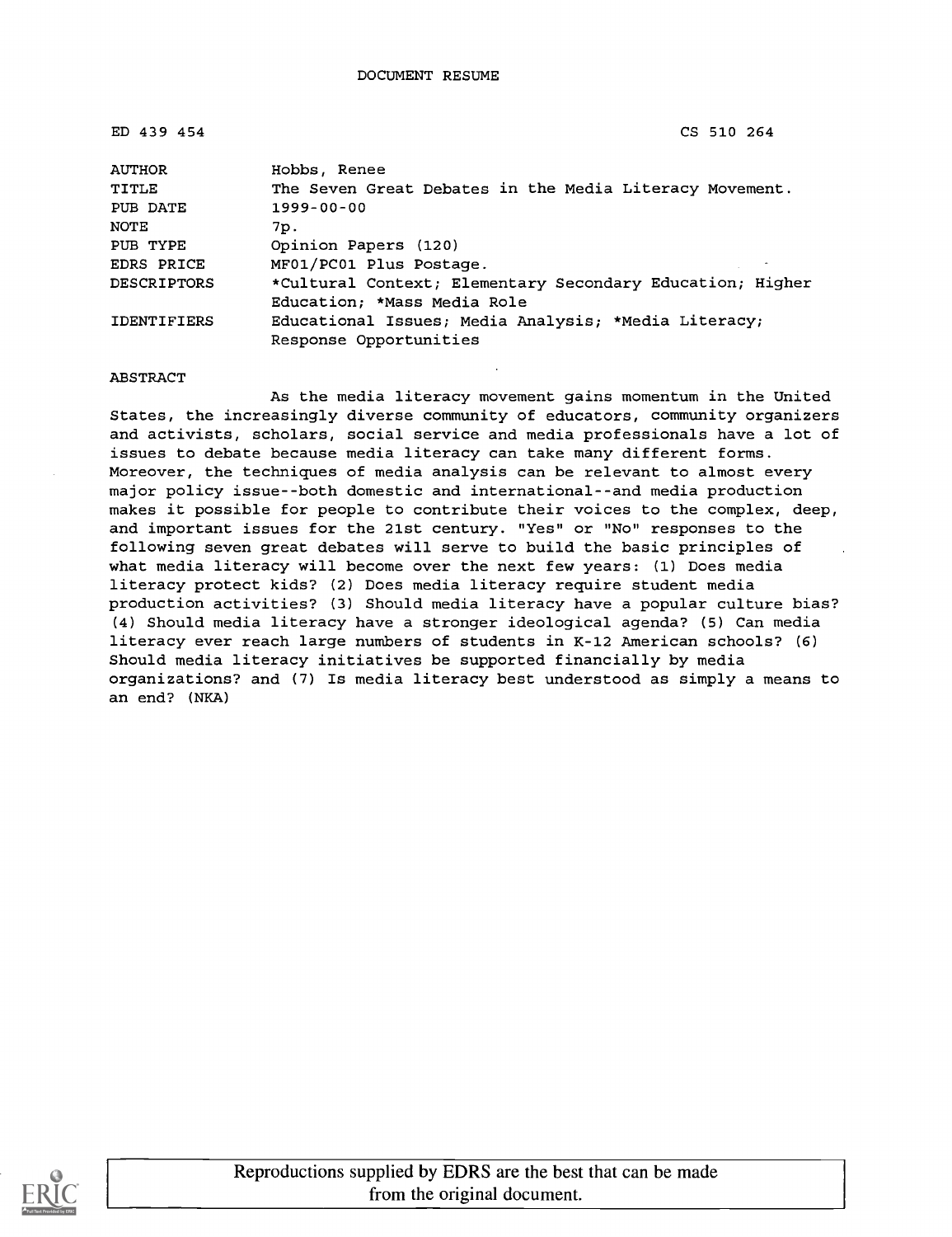PERMISSION TO REPRODUCE AND DISSEMINATE THIS MATERIAL HAS BEEN GRANTED BY

# Renea Hobby

1

ED 439 454

Č,

TO THE EDUCATIONAL RESOURCES INFORMATION CENTER (ERIC)

U.S. DEPARTMENT OF EDUCATION Office of Educational Research and Improvement EDUCATIONAL RESOURCES INFORMATION CENTER (ERIC)

This document has been reproduced as received from the person or organization originating it.

Minor changes have been made to improve reproduction quality.

Points of view or opinions stated in this document do not necessarily represent official OERI position or policy.

# The Seven Great Debates In the Media Literacy Movement

Author: Dr. Renee Hobbs Associate Professor of Communication Babson College, Wellesley, MA ReneeHobbs@aol.com

At the founding convention of the Cultural Environment Movement in St. Louis this spring, Bob McCannon of New Mexico noted that whenever the media literacy people get together, they always circle the wagons-- and shoot in!

As the media literacy movement gains momentum in the United States, our increasingly diverse community of educators, community organizers and activists, scholars, social service and media professionals have a lot of issues to debate, because media literacy can take many different forms. Moreover, the techniques of media analysis can be relevant to almost every major policy issue-- both domestic and international-- and media production makes it possible for people to contribute their voices to the complex, deep and important issues which face us as we enter the 21st century.

Some say the squabbling that arises whenever we get together is mostly just the inevitable conflict of personalities and power dynamics that emerge in any diverse group. But I contend that the great debates represent a most important phase in the movement's evolution, as we try to define the goals, practices and strategies that are at the center of what we are now calling "media literacy," and begin to abandon the ideas that are peripheral, distracting or off-target in relation to our broad shared goals.

What are those shared goals? By looking at the seven great debates, we can see the ways in which consensus is emerging -- or not emerging-- about our central mission, about the values and belief systems that sustain us. The questions below represent my understanding of what people in the media literacy community have been discussing for the past two years. Perhaps the 1996 conference is a place to check for consensus so that we can let go of some of these issues, focusing our dialogue on the issues that still divide us, and forging ahead on new issues that emerge as the movement gains strength. Consider your response to the issues below as a kind of "ballot." Your responses will serve to build the basic principles of what media literacy will

BEST COPY AVAILABLE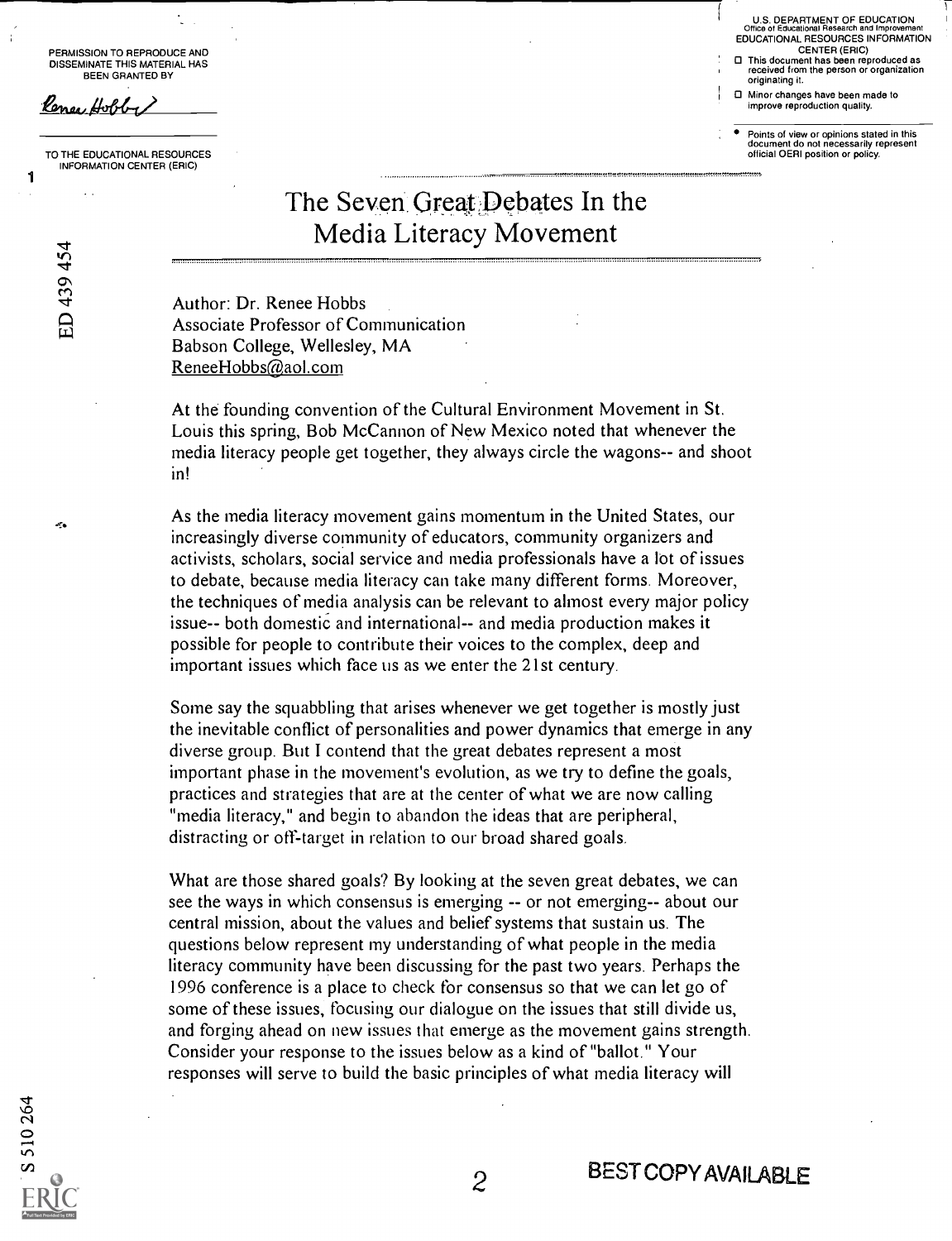become over the next few years.

I. Does media literacy protect kids?

Vote yes if you agree with Neil Postman, who is clear about the possibility that media literacy can help transform a deeply flawed culture. He notes that media literacy is just about the only antidote for a culture where we continue to amuse ourselves to death, where information has replaced knowledge, where style has replaced substance, where violence is the major form of entertainment, where human relationships are trivialized and commodified, and where we let technology drive the quality of our lives without reflection or analysis.

Vote no if you agree with David Buckingham, who wonders about why we have to see children as victims who need to be rescued from the excesses and evils of their culture, which is simply the intersection of high technology, mass media and consumer capitalism at the end of the 20th century. He suggests that by focusing on the 'problematic' features of the mass media, we neglect children's emotional engagement with the media and the genuine pleasures they receive, instead substituting cynicism and superiority instead of promoting real questioning and analysis. Maybe children and young people don't need to be protected at all, just invited to participate in the community's discourse about media.

2. Does media literacy require student media production activities?

Vote yes if you think that young people cannot become truly critical viewers until they have had experience making photographs, planning and organizing ideas through storyboards, writing scripts and performing in front of a camera, cropping an image, designing their own web page, or reporting a news story. According to this view, media literacy is incomplete unless students get a lot of experience 'writing' as well as 'reading.'

Vote no if you've ever wondered what students are actually learning when they make their own videos, if you are concerned that media production is impossible in the underfunded schools that are typical of American education, if you've found that media production activities re uire too much time for 45 minute periods, more grownups than the 33 to I ratio of American classrooms, or more skills than can be reasonably expected from an overworked, underpaid, middle-aged teacher. In American schools, media production is often the province of the non-readers, the low-ability kids for whom media production is the 'last chance' before dropping out.. Vote no if you doubt that media

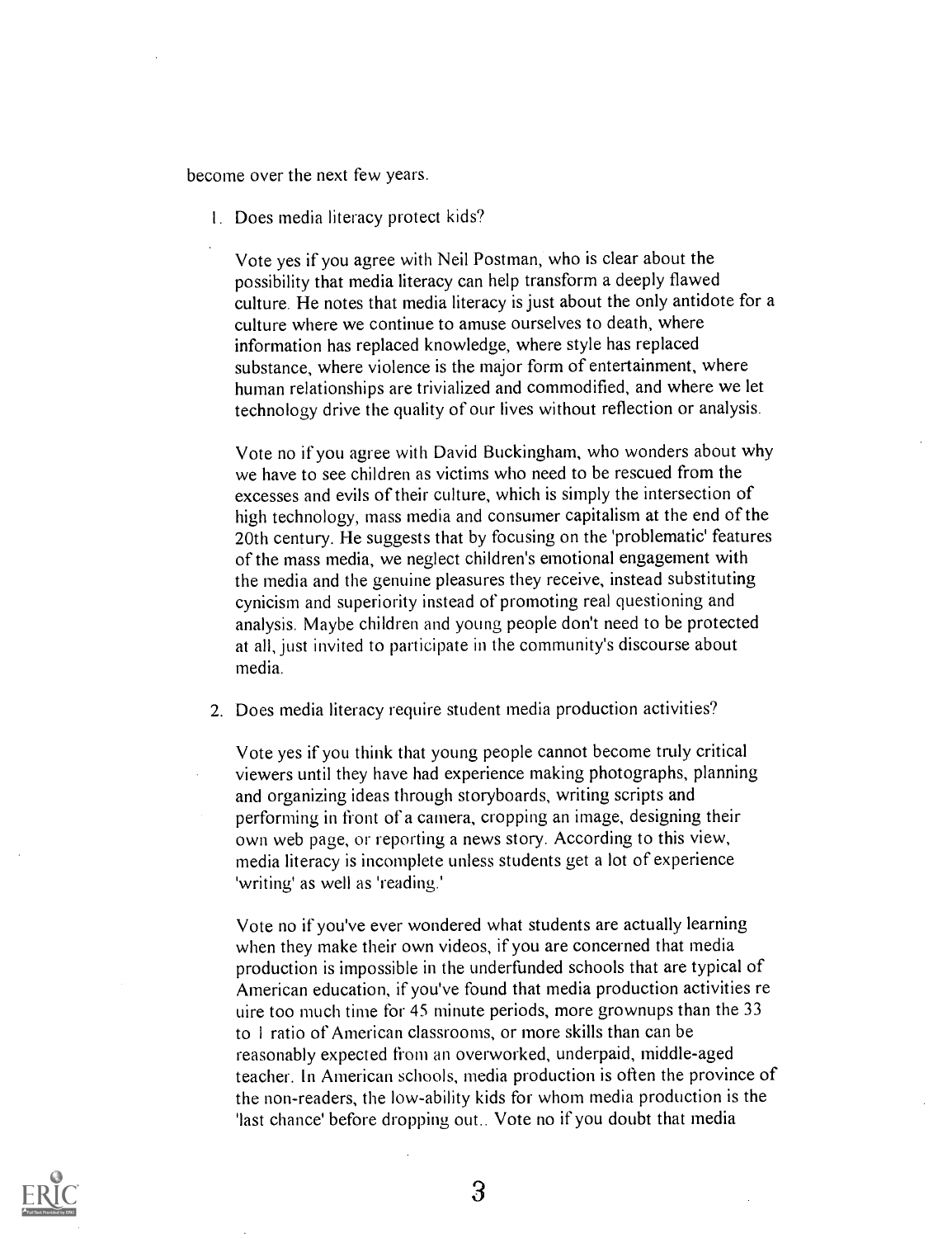production can ever recover from its 20-year reputation as an educational dumping ground.

3. Should media literacy have a popular culture bias?

Vote no if you recognize that the concepts and skills embedded in media literacy are about the analysis of all the ways humans share meaning. Understanding that information is socially constructed is the major contribution of media literacy-- and this can be learned through the analysis of classic works of literature and film just as well or better than through a close examination of Beavis and Butthead. Vote no if it makes you ill to even think of a high school class actually watching and talking about Beavis and Butthead in school... or if you hated studying Jonathan Livingston Seagull or Simon and Garfunkel lyrics in your high school English class.

Vote yes if you believe that media literacy must be centrally connected to the popular cultural texts that are at the center of students' 'first curriculum.' Vote yes if you think media literacy is part of the move against the belief that the canon of Great Western Works are inherently more meaningful and speak more powerfully to the human condition than The Simpsons or Star Trek. Vote yes if you think media literacy should be centrally concerned with contemporary media texts... the ones are students are watching now.

4. Should media literacy have a stronger ideological agenda?

Vote yes if you are disturbed by the wimpy, simplistic rhetoric of media literacy, which seems to be designed to have something-for-everyone, with no apparent ideological agenda concerning education reform, broadcast regulation, commercialism in the classroom, media ownership and centralization, racism, sexism, and other social injustices. Vote yes if you recognize that media literacy must be seen as a tool for educational, social or political change.

Vote no if you believe that media literacy is a tool that can be used to serve a wide variety of ideological positions, from folks in the Bible belt trying to help students understand how inhumanity and violence masquerades as humor to progressive educators in Boston helping students understand that the insanity of advertising makes people feel inade uate in order to sell them products they don't need. Vote no if you think that an overt ideological agenda-- apart from teaching kids to question authority and use reasoning to come to independent autonomous decisions-- is unlikely to be accepted in the context of mainstream public education, so that media literacy is most likely to

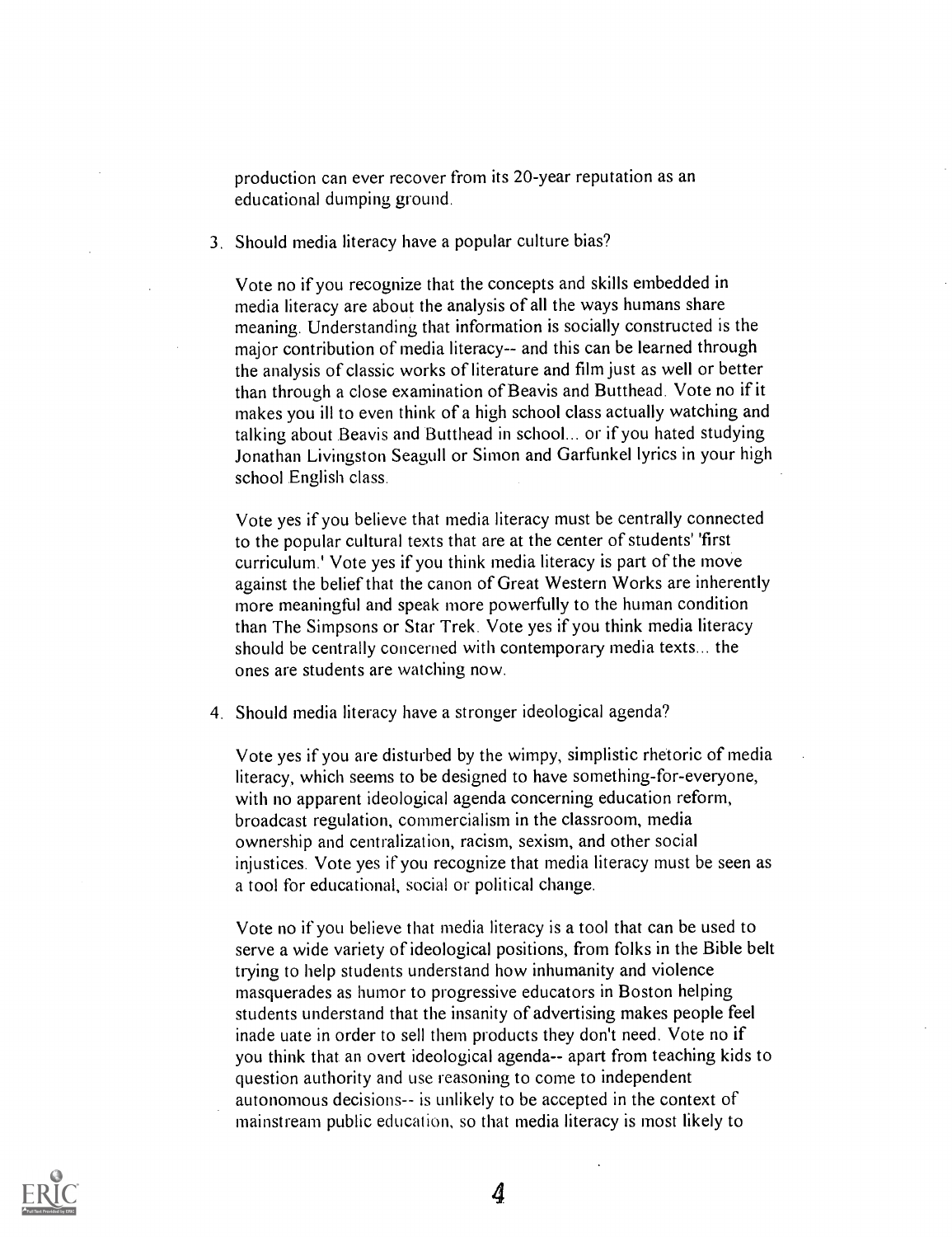enter the schools under the de-politicized rubric of 'literacy.'

5. Can media literacy ever reach large numbers of students in K - 12 American schools?

Vote no if you do not at this moment have a close relationship with a current, practicing schoolteacher in the elementary or secondary grades. Vote no if you recognize that schools, as institutions designed to conserve and maintain the social status quo, are unlikely to change within the next twenty years in the fairly dramatic ways that media literacy would require. For example, instead of reading eight classic novels in the 10th grade, students would read four books, study two films, a newsmagazine and a web site... is this something likely to happen in your lifetime or is it unlikely? Vote no if you think the best, most realistic site for kids to develop media literacy skills is in after-school programs, summer camps, religious education programs, library and prevention programs, in community-based organizations, and at home with parental guidance.

Vote yes if you can believe that educators in the primary grades and those teaching language arts, social studies, health, science, music and art can be introduced to strategies for integrating media literacy across the curriculum. Vote yes if you believe this even though schools are chronically underftinded, have poor integration of technology in general, have increasingly smaller staff development budgets, where teachers are cynical about adding yet another new thing, and school administrators see little about media literacy that's directly related to the broad goals of education. Vote yes if you feel comfortable recognizing that implementing media literacy will realistically mean that less time is spent on other subjects, including literature, physical education, foreign languages, calculus, and geography-- vote yes if you believe that time spent learning about media will enrich these subjects instead of diminish them.

6. Should media literacy initiatives be supported financially by media organizations?

Vote no if you believe that all funds come with strings attached, and that the National Cable Television Association, the Discovery Channel and the Newspaper Association of America are cleverly taking advantage of educators who are so underfunded and desperate for materials that they'll jump at anything that's provided for free-- even when it's full of glossy hype, institutional promotion and bias. Vote no if you believe that media organizations are effectively taking the 'anti-media' stand out of the media literacy movement to serve their

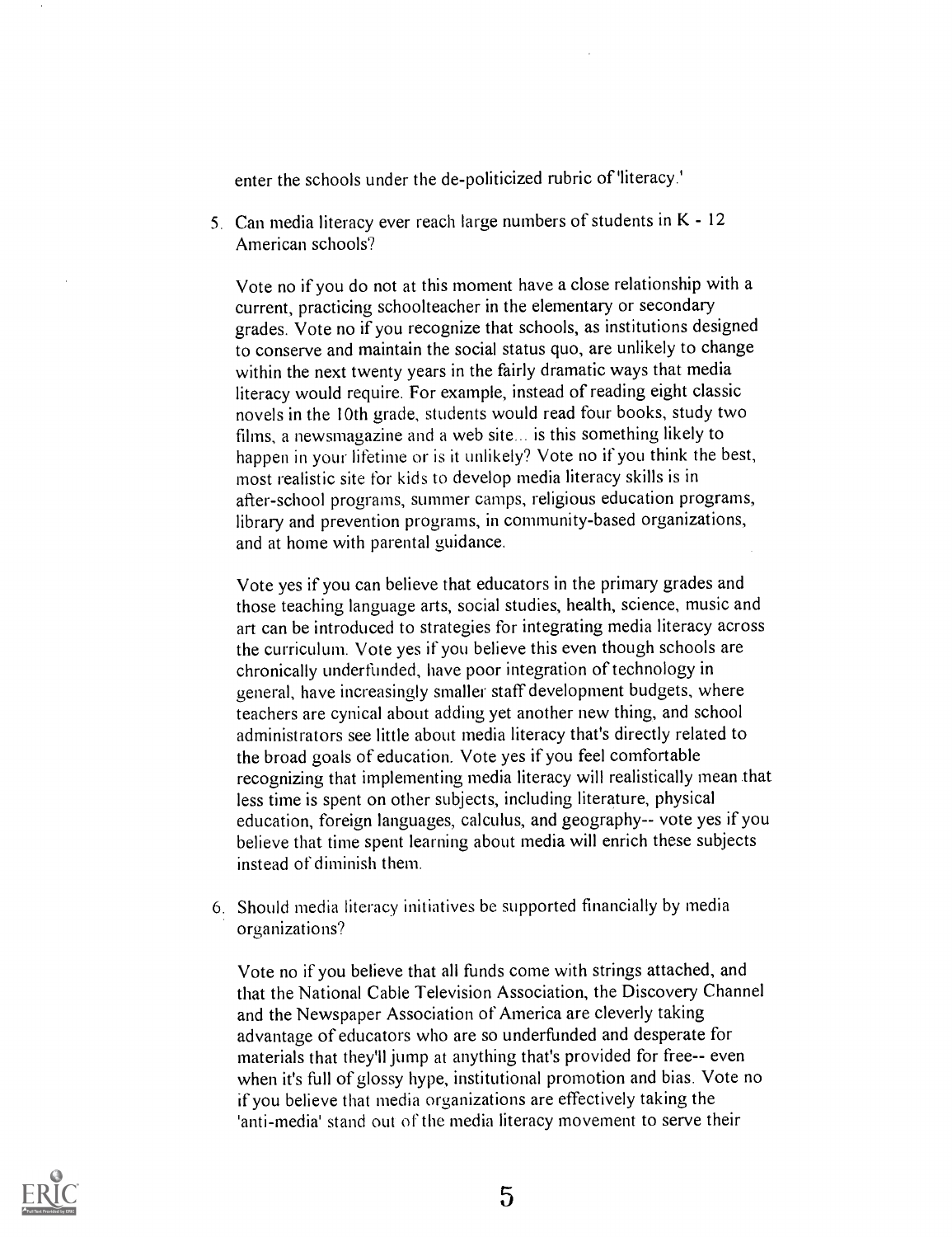own goals. Vote no if you recognize that the media industry is coopting the media literacy movement, softening it to make sure that public criticism of the media never gets too loud, abrasive or strident.

Vote yes if you are delighted that the cable television industry and the newspaper industry have used their large megaphones to help raise public awareness about the value of media literacy skills. Vote yes if you think media organizations have a social responsibility to help people develop critical thinking about the media as a kind of consumer skills. Vote yes if you believe that the good that media organizations can do by contributing their dollars outweighs the dangers that they may use media literacy as part of their public relations campaign, as a shield against government regulation, or as a means to subvert or neutralize the public's increasingly negative attitudes towards the mass media.

7. Is media literacy best understood as simply a means to an end?

Vote yes if you believe that media literacy is most valuable because of its potential to change the worst aspects of media culture, to improve the uality of television, to revitalize American journalism, to change the nature of American public education, to get people to re-think their relationship with commodity culture. Vote yes if you're doing media literacy as a strategy to end violence, to stop sexism or racism, to prevent kids from ruining their futures with drug or alcohol abuse.

Vote no if you think that media literacy might be a valuable skill in and of itself, that simply learning to make media messages and to always ask uestions about what you watch, see and read is inherently valuable. Vote no if you believe that media literacy would still be worth teaching and learning even if it had no impact on changing the quality of public education or the quality of mass media, if it didn't improve people's lifestyle decision- making, if it had no impact on how young people see themselves in gendered, racially constructed social roles.

#### Conclusion

The way we answer these questions will shape the future of the media literacy movement, and will determine whether the movement can capitalize on our nation's growing awareness that something has to change about our relationship and dependence on media culture. At the conference this weekend, we'll listen and share and learn, and I suspect that underneath all of it will be these-- and other-- important questions about how best to nurture this new field of inquiry. Recognize that your voice, your experience and your point of view is a critically valuable part of the process for reaching consensus

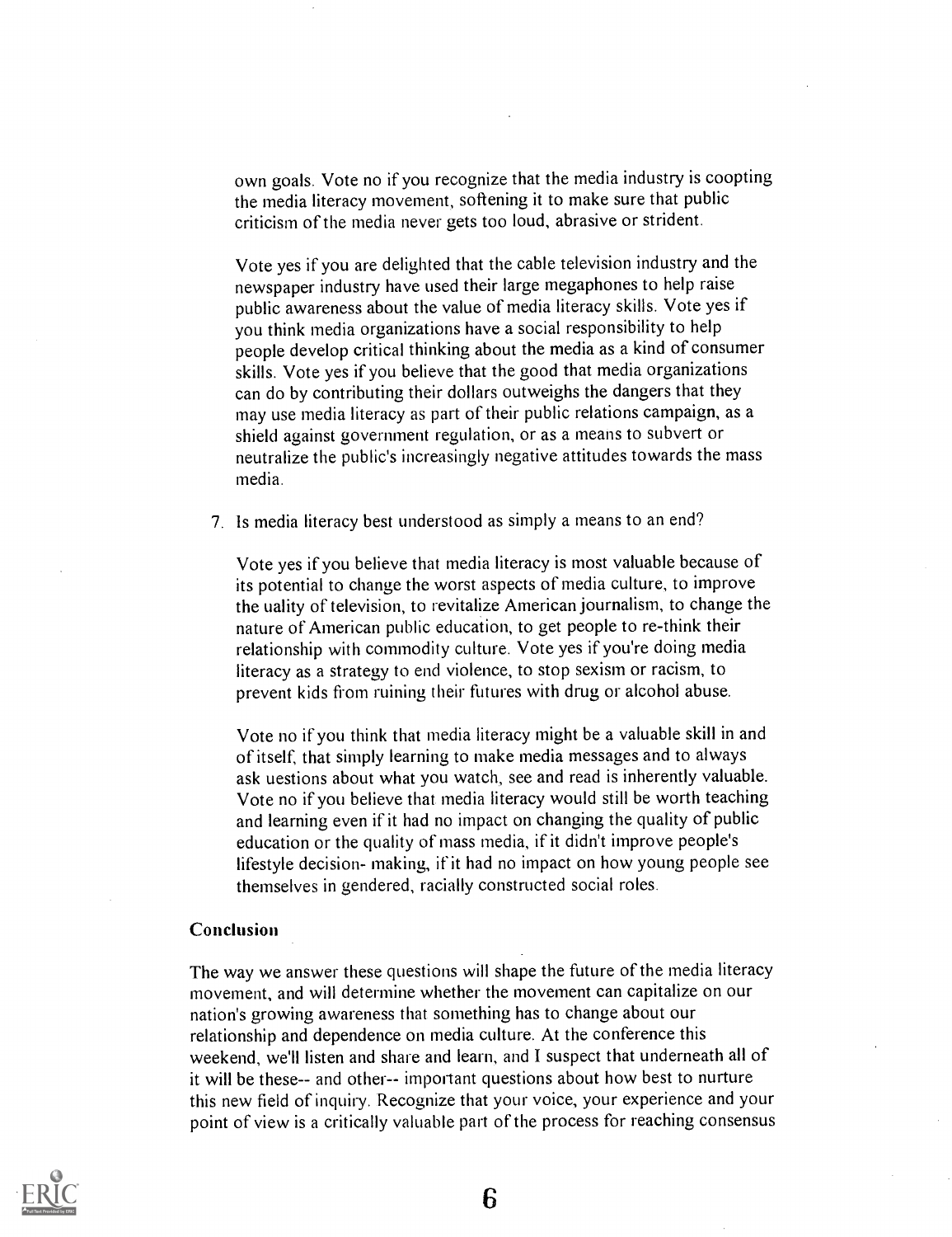on these issues-- so join in the great debates wherever you find them-- and let's work together to find a shared understanding, an umbrella strong enough for us all to fit under.

7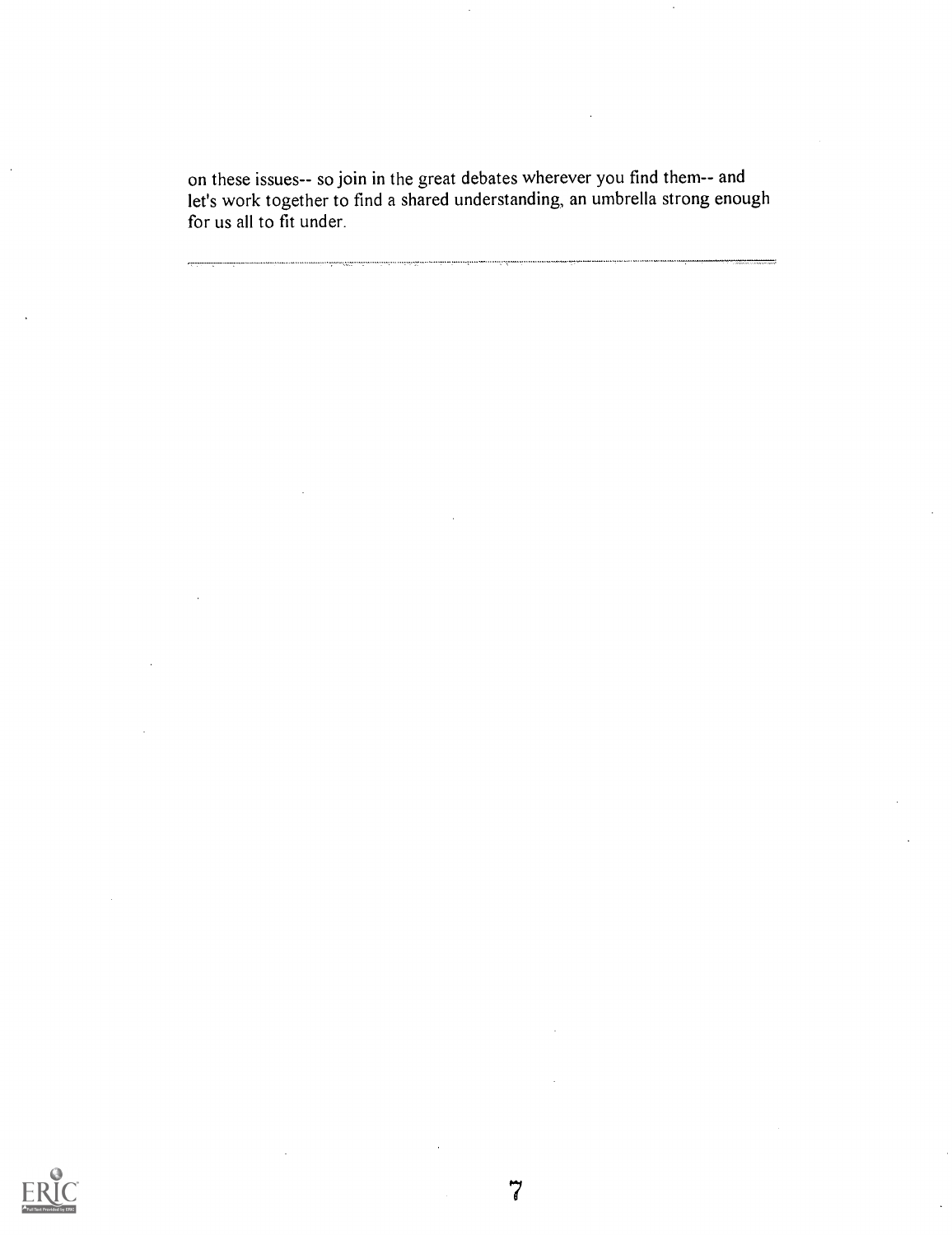

U.S. Department of Education

Office of Educational Research and Improvement (OERI) National Library of Education (NLE) Educational Resources Information Center (ERIC)



## CS 510 264

REPRODUCTION RELEASE

(Specific Document)

#### I. DOCUMENT IDENTIFICATION:

| The Seven Great Debates In the Media Literacy Movement.<br>Title: |                          |  |  |  |  |
|-------------------------------------------------------------------|--------------------------|--|--|--|--|
| 44.8<br>w.<br>Author(s):                                          |                          |  |  |  |  |
| Corporate Source:                                                 | <b>Publication Date:</b> |  |  |  |  |

## II. REPRODUCTION RELEASE:

In order to disseminate as widely as possible timely and significant materials of interest to the educational community, documents announced in the monthly abstract journal of the ERIC system, Resources in Education (RIE), are usually made available to users in microfiche, reproduced paper copy, and electronic media, and sold through the ERIC Document Reproduction Service (EDRS). Credit is given to the source of each document, and, if reproduction release is granted, one of the following notices is affixed to the document.

If permission is granted to reproduce and disseminate the identified document, please CHECK ONE of the following three options and sign at the bottom of the page.